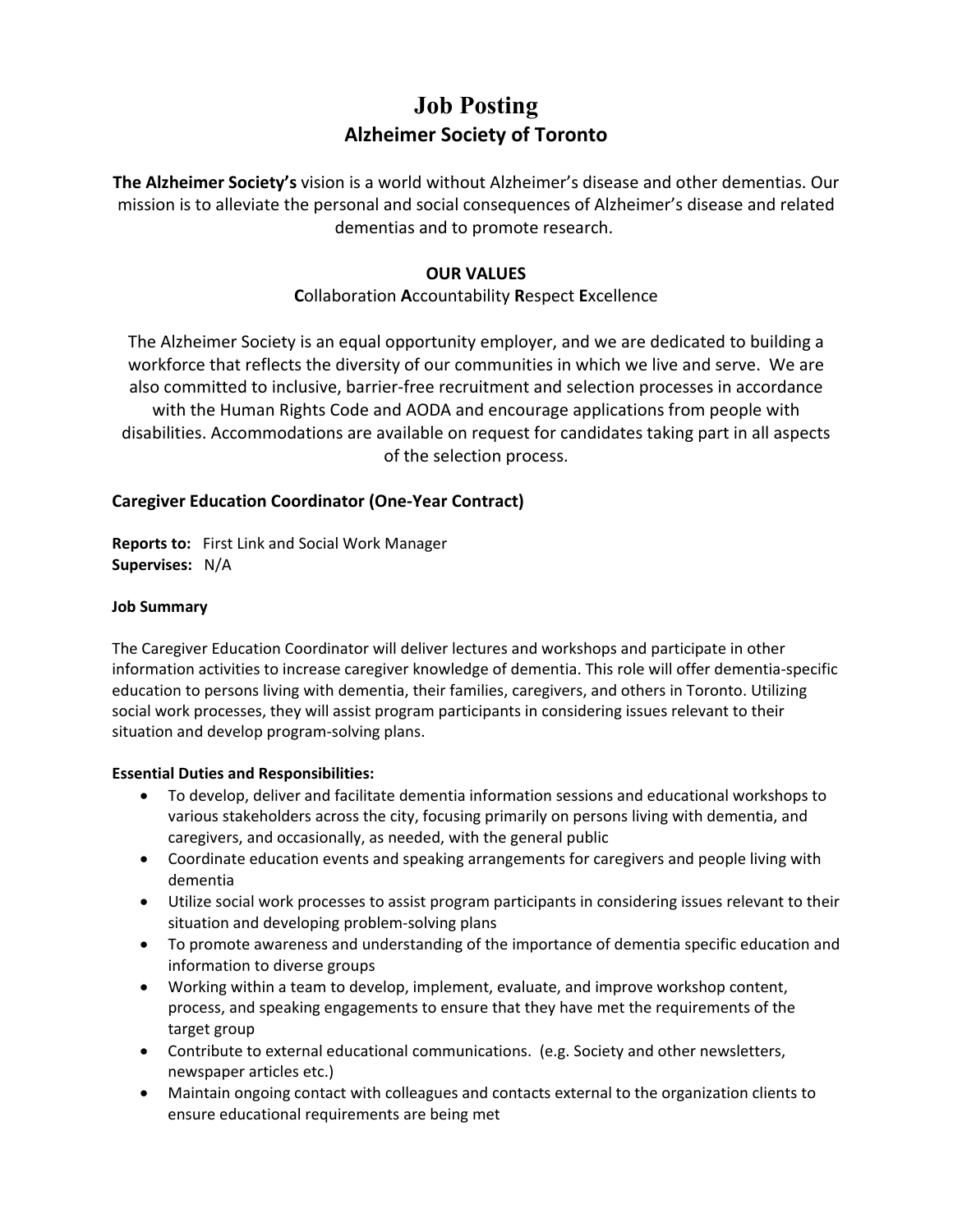# **Job Posting**

- Act as a resource for inquiries from the general public and for the Society re: The Society's programs and services
- Working within a team to develop, implement, evaluate, and improve education sessions, support groups, and speaking engagements
- Keeping up to date with new developments in dementia research and care, as well as relevant services in the community
- Actively participating in the fulfillment of the Society's mandate, including maintaining records, statistics and assisting with program development
- Acting as a staff liaison to volunteer committees, as assigned
- Liaising with the community to increase awareness of the Society's mandate and services

#### **Job Qualifications**

## **Education:**

- University Degree in Social Work
- An equivalent combination of education and experience will also be considered

#### **Experience:**

• Minimum of three years' experience in full time employment in social work, group facilitation, or a related field (work experience with clients with dementia and or their families required or recommended)

#### **Other Knowledge, Skills, Abilities or Certifications:**

- Must be registered with the Ontario College of Social Workers
- In-depth knowledge of Alzheimer's disease and other dementias
- Experience designing education and training programs
- Strong public speaking and facilitation skills
- Experience in group work, group facilitation, and group processes
- Extensive knowledge of community healthcare agencies and resources
- Excellent computer literacy and proficiency in Microsoft Office
- Commitment to continuing professional development
- Outstanding inter-personal skills with the ability to motivate and work with the team to accomplish goals
- Ability to prioritize workload and manage multiple tasks
- Ability to show initiative, and to work independently and as part of a closely-knit team
- Attention to detail, strong work ethic
- Evening, weekend, and off-site work required
- Bilingual in English and a second language would be considered an asset
- Must be legally entitled to work in Canada
- Access to a vehicle is an asset

#### **Commitment to Equitable Recruitment**

The Alzheimer Society recognizes the value and dignity of each individual and ensures everyone has genuine, open, and unhindered access to employment opportunities, free from any barriers, systemic or otherwise. We are dedicated to building a diverse and inclusive work environment, where the rights of all individuals and groups are protected and all members feel safe, respected, empowered, and valued for their contributions.